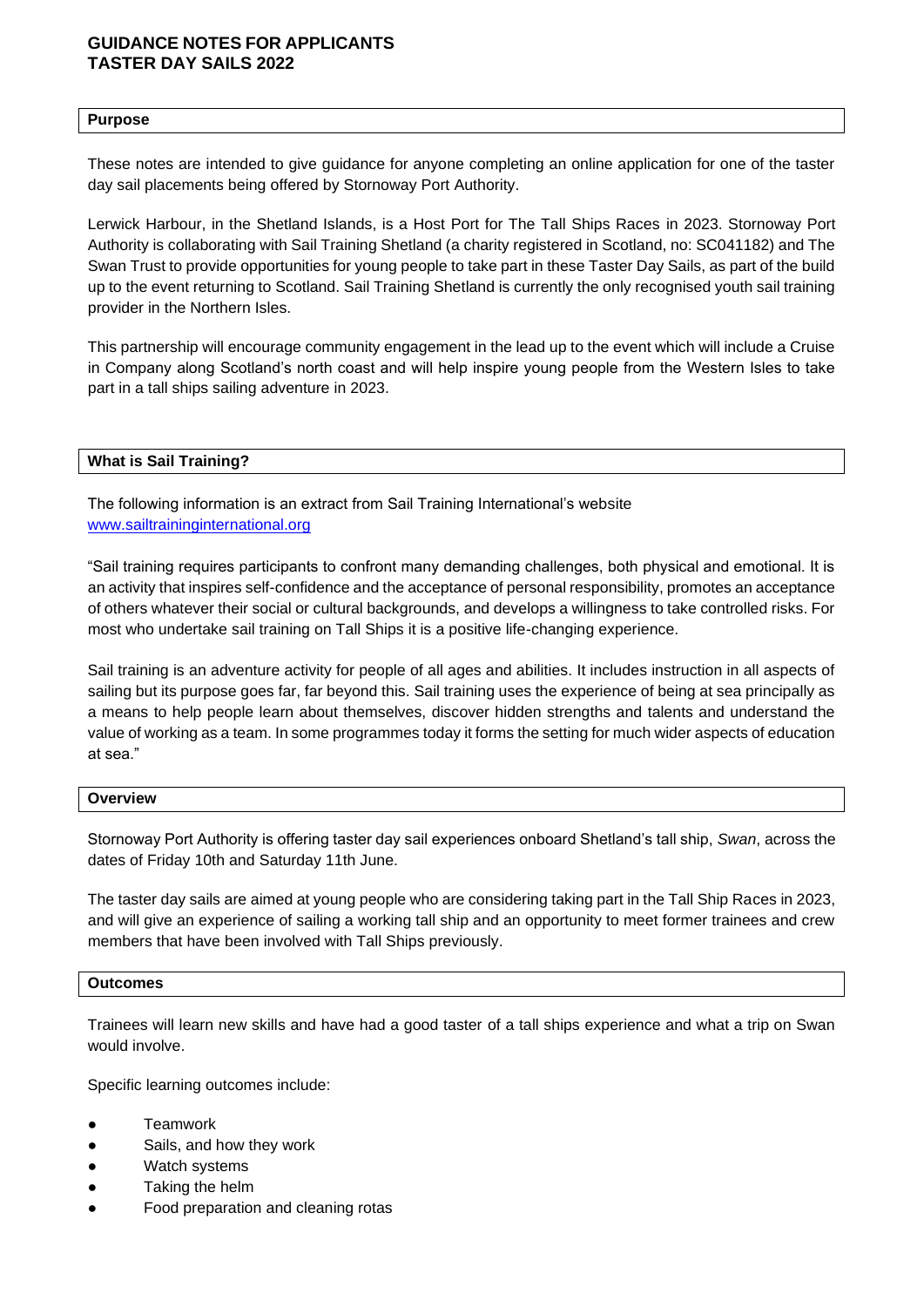**Basic navigation** 

More about the Tall Ships Races and the importance of promoting 2023 now to encourage youth involvement.

Learn about opportunities to become a sail training ambassador for 2023

| <b>Proposed Itinerary</b> |                                                                                                                                                                                                                                                                                                             |
|---------------------------|-------------------------------------------------------------------------------------------------------------------------------------------------------------------------------------------------------------------------------------------------------------------------------------------------------------|
| 0900hrs                   | Trainees to arrive.<br>Issue lifejackets, and foul weather gear if needed, and carry out half hour safety<br>briefing.                                                                                                                                                                                      |
| 0945hrs                   | Slip lines and hoist sails. Stornoway representative can undertake a<br>talk/presentation to trainees during the morning on opportunities for 2023.                                                                                                                                                         |
| 1300hrs                   | Lunch. Trainees to prepare lunch: split trainees into watches, with one watch<br>preparing and serving lunch, and the other watch tidying up after.                                                                                                                                                         |
| 1700hrs                   | Tie alongside and involve the trainees in a clean and putting the boat to bed like we<br>would on Tall Ships. Split into watches again and the watch that did the dishes can<br>do the on deck hose down and the watch that made lunch can do the down below<br>clean so they're doing something different. |
| 1730hrs                   | Final debrief from the day, question and answer session. (Outside if at all possible)                                                                                                                                                                                                                       |
| 1800hrs/1830hrs.          | Trainees disembark/finish.                                                                                                                                                                                                                                                                                  |

# **Eligibility**

No previous experience is necessary.

We are particularly interested in hearing from those who have not had a sailing experience with Sail Training Shetland before and those who could benefit from a sail training experience.

Applicants must be between 14 and 24 years of age and have an interest in learning more about sail training and the Tall Ships Races.

Only those aged 15 - 25 at the time of the races in July 2023, will be eligible to apply for a tall ships placement then.

#### **Additional support needs**

Applications from anyone who meets the age criteria will be welcomed. Applicants will be asked for details of any additional support needs they have and this will not prejudice the consideration of applications. All reasonable support will be given to assist trainees with additional support needs to take part.